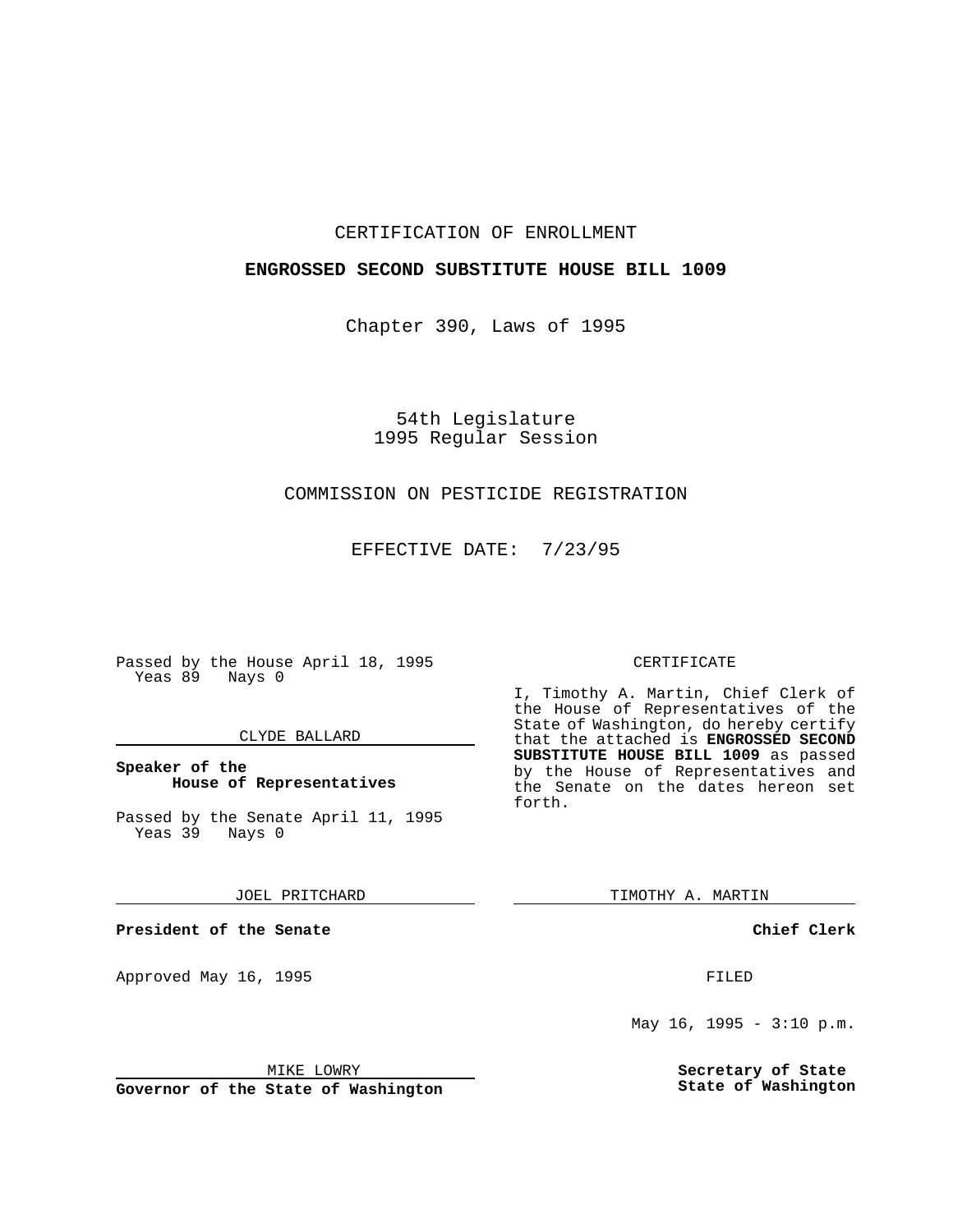## **ENGROSSED SECOND SUBSTITUTE HOUSE BILL 1009** \_\_\_\_\_\_\_\_\_\_\_\_\_\_\_\_\_\_\_\_\_\_\_\_\_\_\_\_\_\_\_\_\_\_\_\_\_\_\_\_\_\_\_\_\_\_\_

\_\_\_\_\_\_\_\_\_\_\_\_\_\_\_\_\_\_\_\_\_\_\_\_\_\_\_\_\_\_\_\_\_\_\_\_\_\_\_\_\_\_\_\_\_\_\_

# AS AMENDED BY THE SENATE

Passed Legislature - 1995 Regular Session

#### **State of Washington 54th Legislature 1995 Regular Session**

**By** House Committee on Appropriations (originally sponsored by Representatives Chandler, Skinner, Kremen, Delvin, Schoesler, Mastin, Chappell, Grant, Foreman, D. Schmidt, Boldt, Clements and Stevens)

Read first time 03/01/95.

 AN ACT Relating to the commission on pesticide registration; amending RCW 15.92.010 and 15.92.060; and adding new sections to chapter 15.92 RCW.

BE IT ENACTED BY THE LEGISLATURE OF THE STATE OF WASHINGTON:

 NEW SECTION. **Sec. 1.** A new section is added to chapter 15.92 RCW to read as follows:

 (1) A commission on pesticide registration is established. The commission shall be composed of twelve voting members appointed by the governor as follows:

 (a) Eight members from the following segments of the state's agricultural industry as nominated by a state-wide private agricultural association or agricultural commodity commission formed under Title 15 RCW: (i) The tree fruit industry; (ii) hop growers; (iii) potato growers; (iv) wheat growers; (v) vegetable and seed growers; (vi) berry growers; (vii) wine grape growers; and (viii) the nursery and landscape industry. Although members are appointed from various segments of the agriculture industry, they are appointed to represent and advance the interests of the industry as a whole.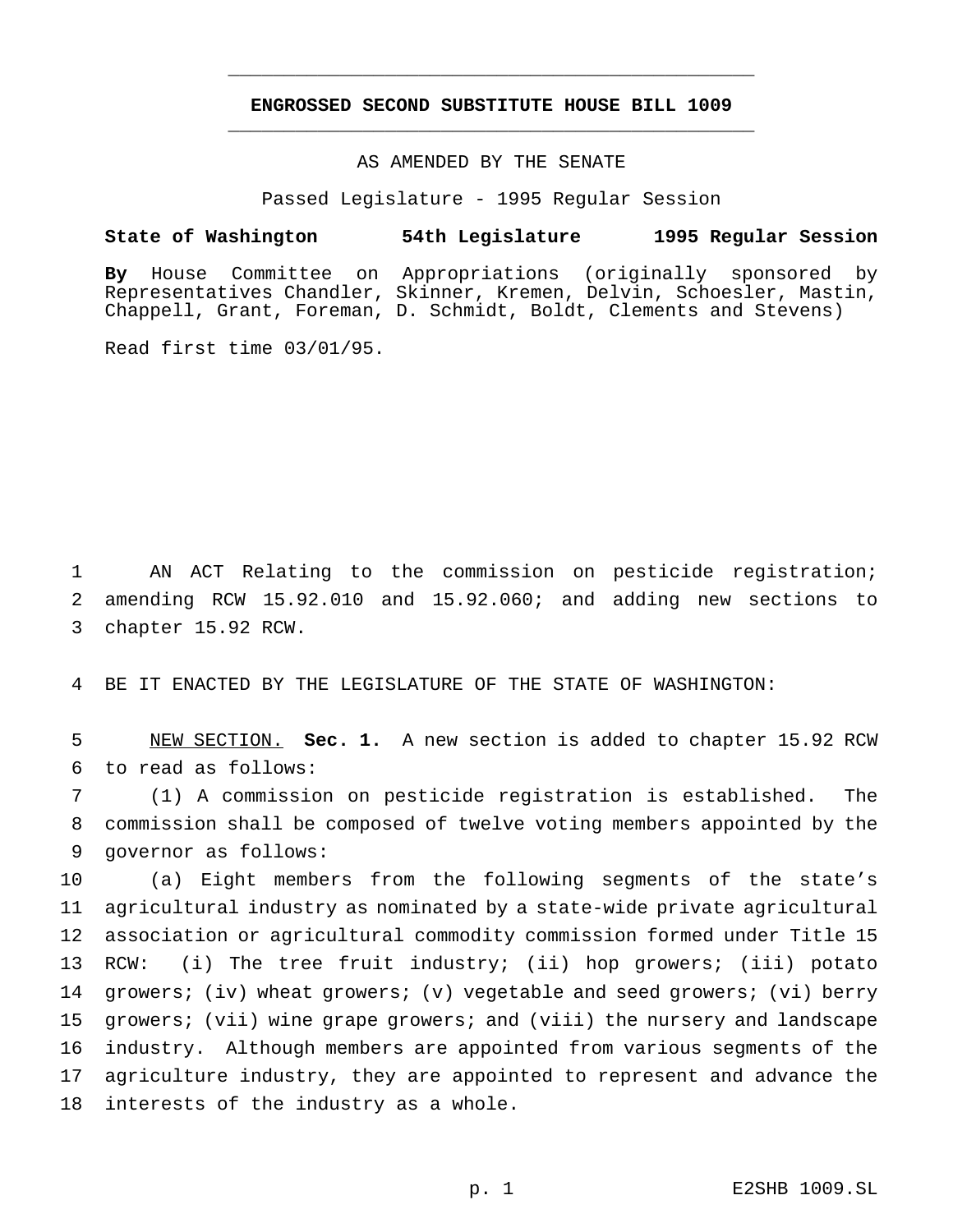(b) One member from each of the following: (i) Forest protection industry; (ii) food processors; (iii) agricultural chemical industry; and (iv) professional pesticide applicators. One member shall be appointed for each such segment of the industry and shall be nominated by a state-wide, private association of that segment of the industry. The representative of the agricultural chemical industry shall be involved in the manufacture of agricultural crop protection products. The following shall be ex officio, nonvoting members of the commission: The coordinator of the interregional project number four 10 at Washington State University; the director of the department of

 ecology or the director's designee; the director of the department of agriculture or the director's designee; the director of the department of labor and industries or the director's designee, and the secretary of the department of health or the secretary's designee.

 (2) Each voting member of the commission shall serve a term of three years. However, the first appointments in the first year shall be made by the governor for one, two, and three-year terms so that, in subsequent years, approximately one-third of the voting members shall be appointed each year. The governor shall assign the initial one, two, and three-year terms to members by lot. A vacancy shall be filled by appointment for the unexpired term in the same manner provided for an appointment to the full term. No member of the commission may be removed by the governor during his or her term of office unless for cause of incapacity, incompetence, neglect of duty, or malfeasance in office. Each member of the commission shall receive travel expenses in accordance with RCW 43.03.050 and 43.03.060 for attending meetings of the commission and for performing special duties, in the way of official commission business, specifically assigned to the person by the commission. The voting members of the commission serve without compensation from the state other than such travel expenses.

 (3) Nominations for the initial appointments to the commission under subsection (1) of this section shall be submitted by September 1, 1995. The governor shall make initial appointments to the commission by October 15, 1995.

 (4) The commission shall elect a chair from among its voting members each calendar year. After its original organizational meeting, the commission shall meet at the call of the chair. A majority of the voting members of the commission constitutes a quorum and an official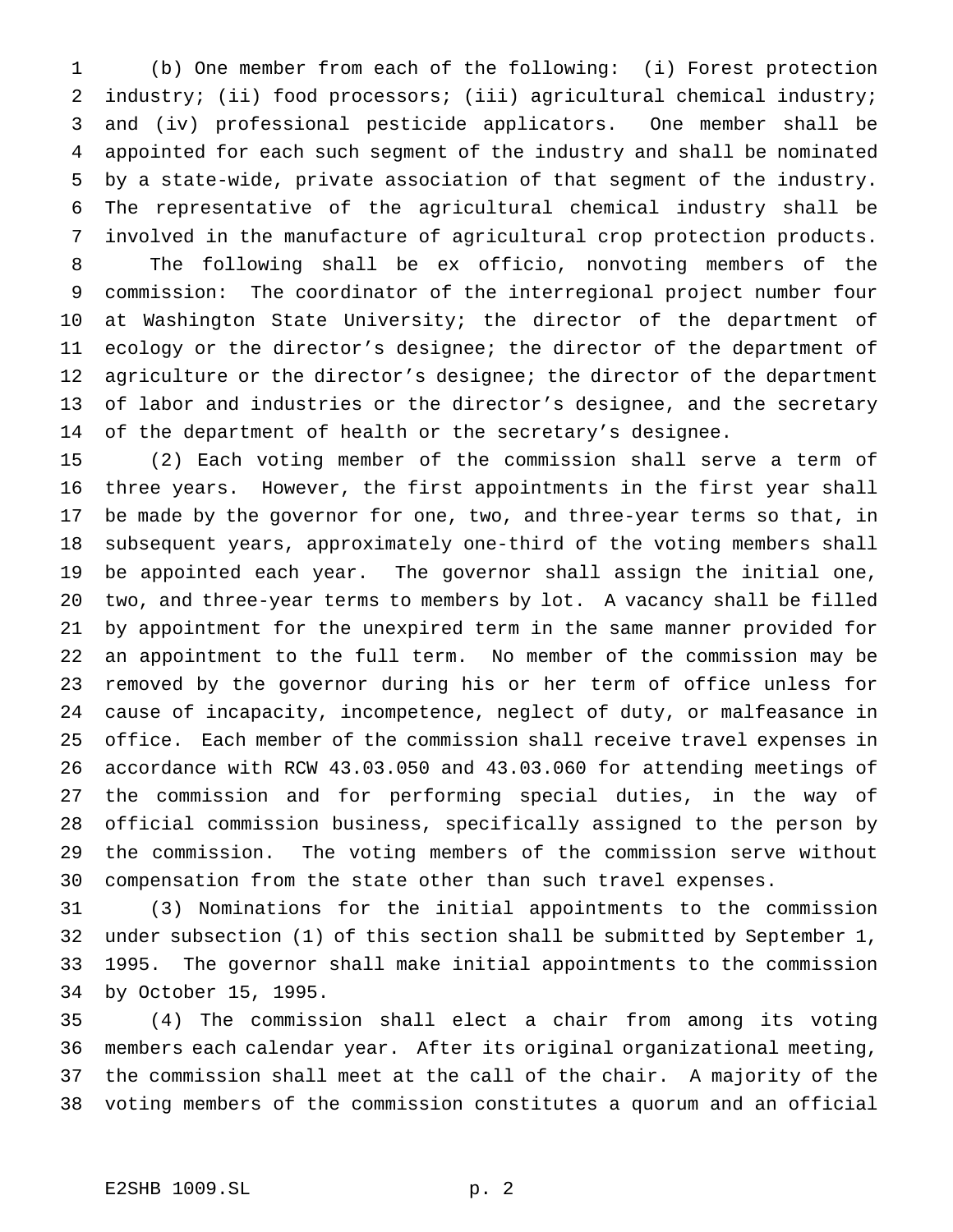action of the commission may be taken by a majority vote of the voting members.

 NEW SECTION. **Sec. 2.** A new section is added to chapter 15.92 RCW to read as follows:

 (1) The following apply to the use of state moneys appropriated to Washington State University specifically and expressly for studies or activities regarding the registration of pesticides:

 (a) The moneys may not be expended without the express approval of 9 the commission on pesticide registration;

 (b) The moneys may be used for: (i) Evaluations, studies, or investigations approved by the commission on pesticide registration regarding the registration or reregistration of pesticides for minor crops or minor uses or regarding the availability of pesticides for emergency uses. These evaluations, studies, or investigations may be conducted by the food and environmental quality laboratory or may be secured by the commission from other qualified laboratories, researchers, or contractors by contract, which contracts may include, but are not limited to, those purchasing the use of proprietary information; (ii) the tracking system described in RCW 15.92.060; and (iii) the support of the commission on pesticide registration and its activities; and

 (c) Not less than twenty-five percent of such moneys shall be dedicated to studies or investigations concerning the registration or use of pesticides for crops that are not among the top twenty agricultural commodities in production value produced in the state, as determined annually by the Washington agricultural statistics service.

 (2) The commission on pesticide registration shall establish priorities to guide it in approving the use of moneys for evaluations, studies, and investigations under this section. Each biennium, the commission shall prepare a contingency plan for providing funding for laboratory studies or investigations that are necessary to pesticide registrations or related processes that will address emergency conditions for agricultural crops that are not generally predicted at the beginning of the biennium.

 NEW SECTION. **Sec. 3.** A new section is added to chapter 15.92 RCW to read as follows:

The commission on pesticide registration shall: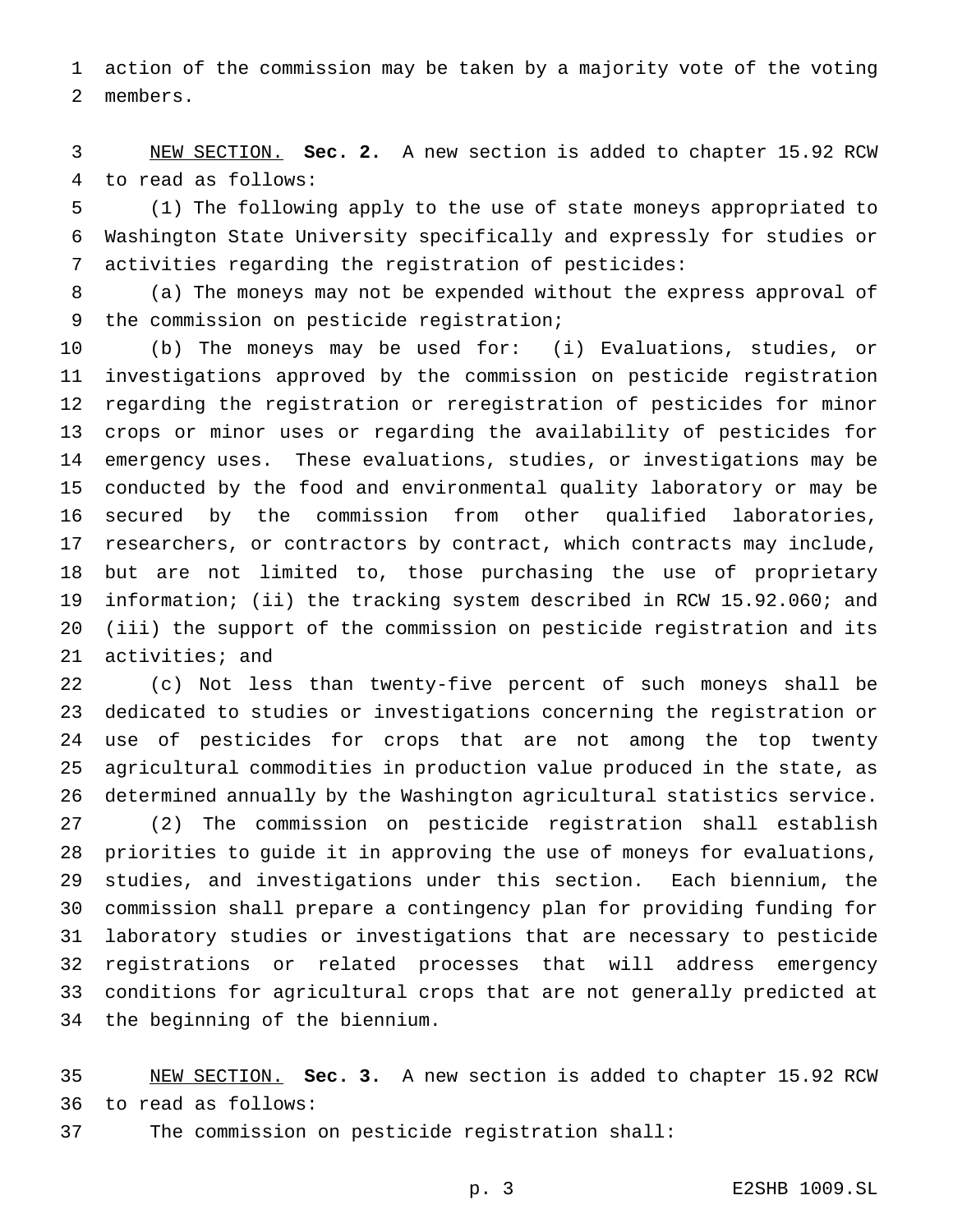(1) Provide guidance to the food and environmental quality laboratory established in RCW 15.92.050 regarding the laboratory's studies, investigations, and evaluations concerning the registration of pesticides for use in this state for minor crops and minor uses and concerning the availability of pesticides for emergency uses;

 (2) Encourage agricultural organizations to assist in providing funding, in-kind services, or materials for laboratory studies and investigations concerning the registration of pesticides for minor crops and minor uses that would benefit the organizations;

 (3) Provide guidance to the laboratory regarding a program for: Tracking the availability of effective pesticides for minor crops, minor uses, and emergency uses; providing this information to organizations of agricultural producers; and maintaining close contact between the laboratory, the department of agriculture, and organizations of agricultural producers regarding the need for research to support the registration of pesticides for minor crops and minor uses and the availability of pesticides for emergency uses;

 (4) Ensure that the activities of the commission and the laboratory are coordinated with the activities of other laboratories in the Pacific Northwest, the United States department of agriculture, and the United States environmental protection agency to maximize the effectiveness of regional efforts to assist in the registration of pesticides for minor crops and minor uses and in providing for the availability of pesticides for emergency uses for the region and the state; and

 (5) Ensure that prior to approving any residue study that there is written confirmation of registrant support and willingness or ability to add the given minor crop to its label including any restrictions or guidelines the registrant intends to impose.

 **Sec. 4.** RCW 15.92.010 and 1991 c 341 s 2 are each amended to read as follows:

 Unless the context clearly requires otherwise, the definitions in this section apply throughout this chapter.

 (1) "Agricultural commodity" means any distinctive type of agricultural, horticultural, viticultural, floricultural, vegetable, or animal product, including but not limited to, products qualifying as

organic food products under chapter 15.86 RCW, private sector cultured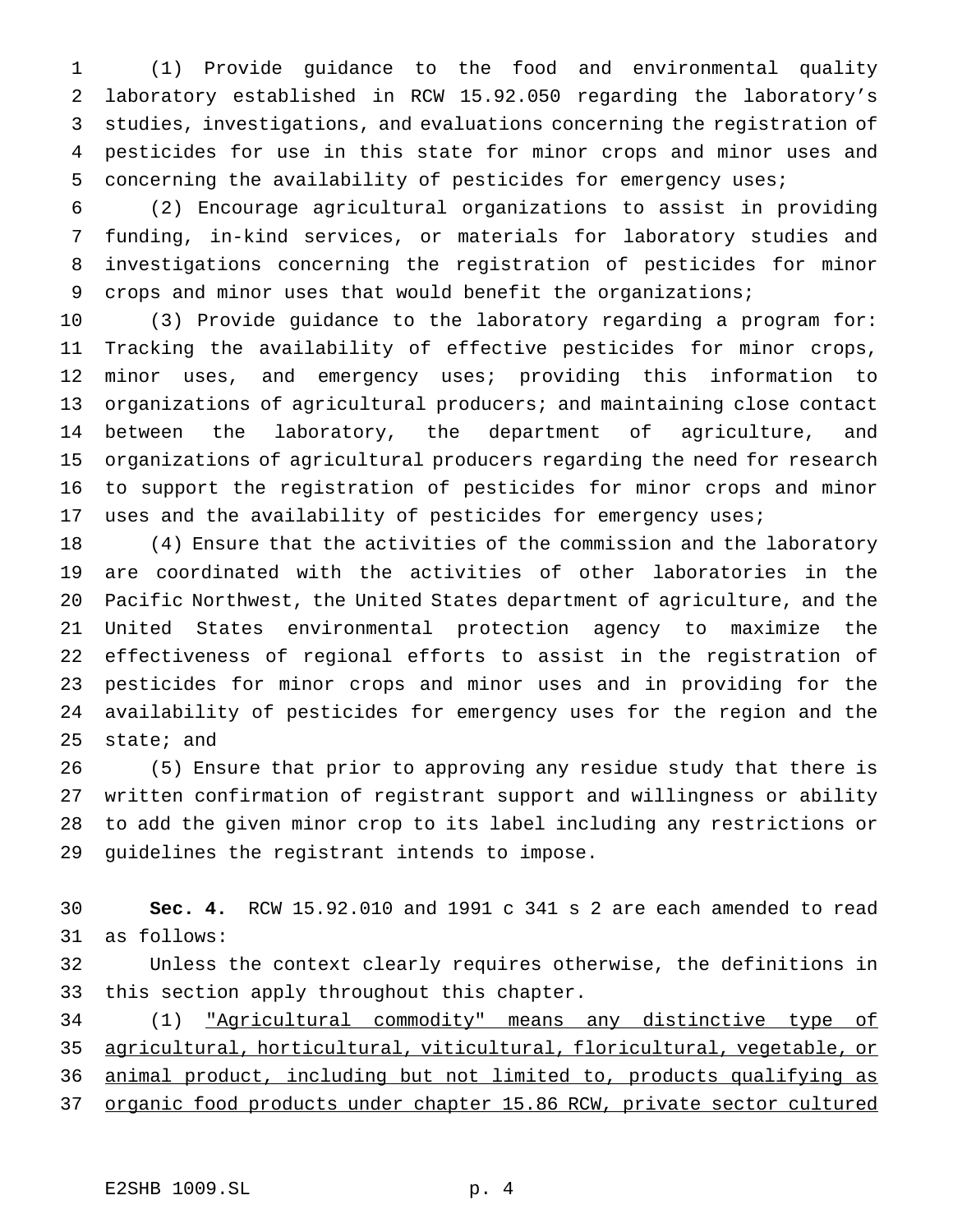aquatic products as defined in RCW 15.85.020, bees and honey, and Christmas trees but not including timber or timber products.

 (2) "Center" means the center for sustaining agriculture and natural resources established at Washington State University.

5  $((+2))$   $(3)$  "Laboratory" means the food and environmental quality laboratory established at Washington State University at Tri-Cities.

 $((+3))$   $(4)$  "Integrated pest management" is a strategy that uses various combinations of pest control methods, biological, cultural, and chemical, in a compatible manner to achieve satisfactory control and ensure favorable economic and environmental consequences.

11 ((<del>(4)</del>)) <u>(5)</u> "IR-4 program" means interregional research project number four, clearances of chemicals and biologics for minor or special uses, established in 1963 by the cooperative state research service of the United States department of agriculture, the coordinated national program involving land-grant universities and the United States department of agriculture to provide data required for the registration of pesticides needed for the production of minor crops.

18 (((5))) (6) "Minor crop" means an agricultural crop considered to 19 be minor in the national context of registering pesticides.

 (7) "Minor use" means a pesticide use considered to be minor in the national context of registering pesticides including, but not limited 22 to, a use for a special local need.

23 (8) "Natural resources" means soil, water, air, forests, wetlands, wildlands, and wildlife.

 $((+6))$  (9) "Pesticide" means chemical or biologic used to control pests such as insect, rodent, nematode, snail, slug, weed, virus, or any organism the director of agriculture may declare to be a pest.

28  $((+7))$   $(10)$  "Registration" means use of a pesticide approved by the state department of agriculture.

 $((+8))$   $(11)$  "Sustainable agriculture" means a systems approach to farming, ranching, and natural resource production that builds on and supports the physical, biological, and ecological resource base upon which agriculture depends. The goals of sustainable agriculture are to provide human food and fiber needs in an economically viable manner for the agriculture industry and in a manner which protects the environment and contributes to the overall safety and quality of life.

 **Sec. 5.** RCW 15.92.060 and 1991 c 341 s 7 are each amended to read as follows: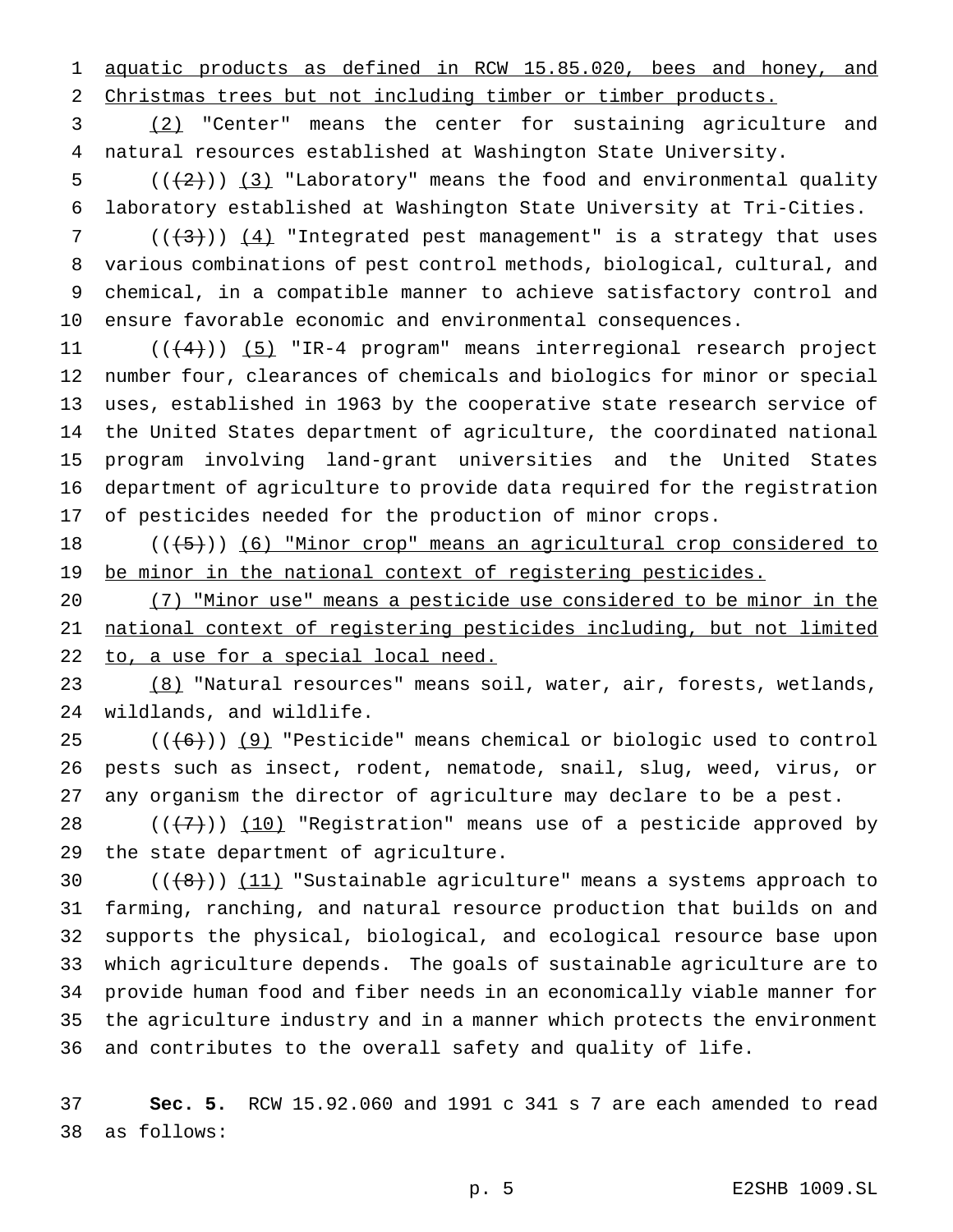The responsibilities of the laboratory shall include:

 (1) Evaluating regional requirements for minor crop registration through the federal IR-4 program;

 (2) Providing a program for tracking the availability of effective pesticides for minor crops, minor uses, and emergency uses in this state;

 (3) Conducting studies on the fate of pesticides on crops and in the environment, including soil, air, and water;

9  $((+3))$   $(4)$  Improving pesticide information and education programs; 10 ((<del>and</del>

 $(4)$ ) (5) Assisting federal and state agencies with questions regarding registration of pesticides which are deemed critical to crop production, consistent with priorities established in RCW 15.92.070; and

15  $((+5))$   $(6)$  Assisting in the registration of biopesticides, pheromones, and other alternative chemical and biological methods.

 NEW SECTION. **Sec. 6.** A new section is added to chapter 15.92 RCW to read as follows:

 By December 15, 2002, the commission shall file with the legislature a report on the activities supported by the commission for the period beginning on the effective date of this act and ending on December 1, 2002. The report shall include an identification of: The priorities that have been set by the commission; the state appropriations made to Washington State University that have been within the jurisdiction of the commission; the evaluations, studies, and investigations funded in whole or in part by such moneys and the registrations and uses of pesticides made possible in large part by those evaluations, studies, and investigations; the matching moneys, in-kind services, and materials provided by agricultural organizations for those evaluations, studies, and investigations; and the program or programs for tracking pesticide availability provided by the laboratory under the guidance of the commission and the means used for providing this information to organizations of agricultural producers.

 During the regular session of the legislature in the year 2003, the appropriate committees of the house of representatives and senate shall evaluate the effectiveness of the commission in fulfilling its statutory responsibilities.